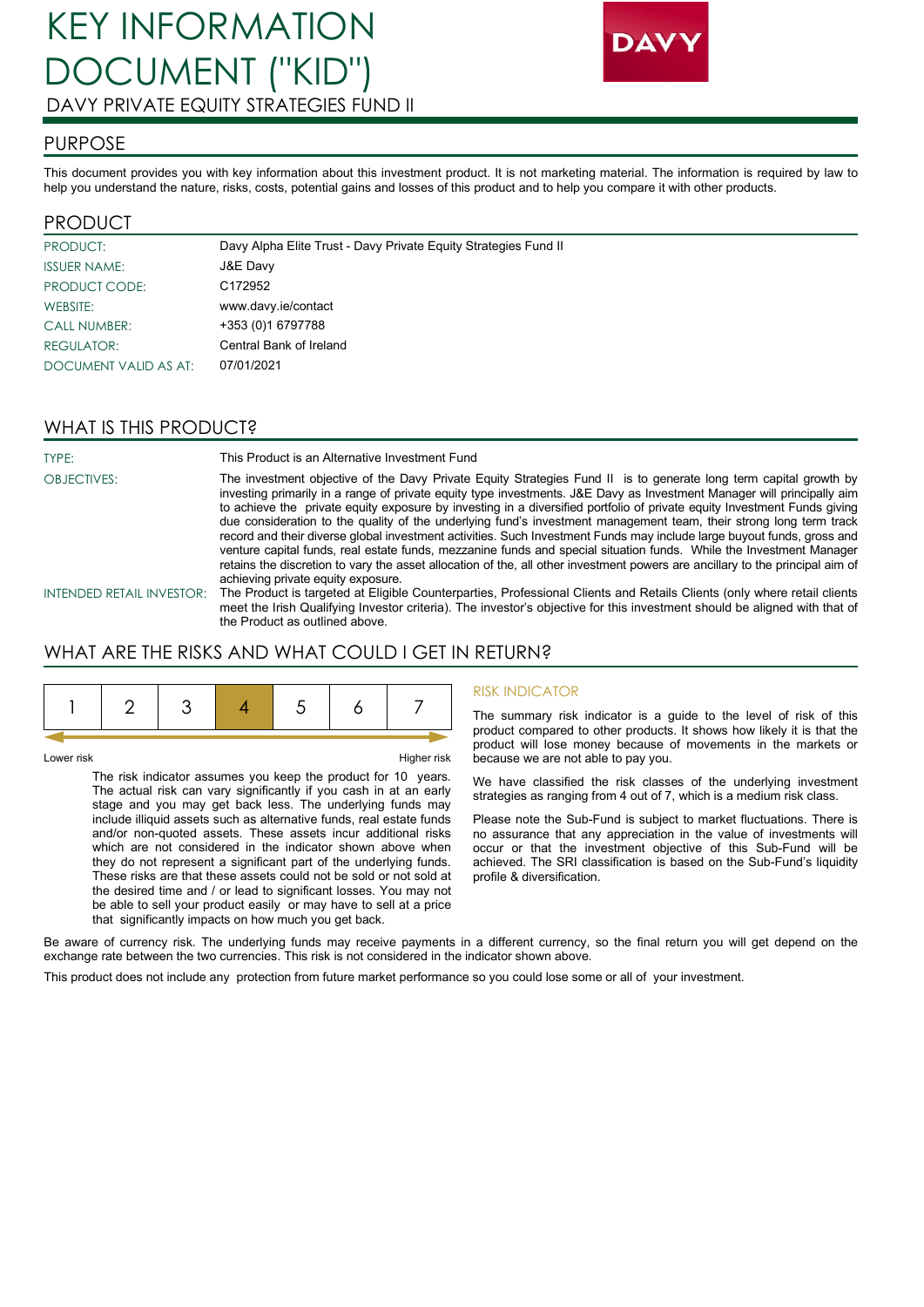#### PERFORMANCE SCENARIOS

Market developments in the future cannot be accurately predicted. The scenarios shown are only an indication of some of the possible outcomes based on recent returns. Actual returns could be lower.

#### INVESTMENT 10000 USD

| SURVIVAL SCENARIOS         |                                     | YEAR          | 5 YEARS       | 10 YEARS<br><i><b>(RECOMMENDED)</b></i><br><b>HOLDING PERIOD)</b> |
|----------------------------|-------------------------------------|---------------|---------------|-------------------------------------------------------------------|
| STRESS SCENARIO            | What might you get back after costs | 5813.49 USD   | 3735.08 USD   | 1889.65 USD                                                       |
|                            | Average return each year            | $-41.87%$     | $-17.88%$     | $-15.35%$                                                         |
| UNFAVOURABLE SCENARIO      | What might you get back after costs | 8 588.08 USD  | 7 056.31 USD  | 5920.41 USD                                                       |
|                            | Average return each year            | $-14.12%$     | $-6.74%$      | $-5.11%$                                                          |
| <b>MODERATE SCENARIO</b>   | What might you get back after costs | 9 545.65 USD  | 9 007.6 USD   | 8 377.48 USD                                                      |
|                            | Average return each year            | $-4.54%$      | $-2.07%$      | $-1.75%$                                                          |
| <b>FAVOURABLE SCENARIO</b> | What might you get back after costs | 10 663.64 USD | 11 556.63 USD | 11 914.24 USD                                                     |
|                            | Average return each year            | 6.64%         | 2.94%         | 1.77%                                                             |

This table shows the money you could get back over the recommended holding period, under different scenarios, assuming that you invest 10000 USD.

The scenarios shown illustrate how your investment could perform. You can compare them with the scenarios of other products.

The scenarios presented are an estimate of future performance based on evidence from the past, and are not an exact indicator. What you get will vary depending on how the market performs and how long you keep the investment.

### WHAT HAPPENS IF J&E DAVY IS UNABLE TO PAY OUT?

You may face a financial loss should the Manufacturer or depositary, Northern Trust Fiduciary Services (Ireland) Limited, default on their obligations.. There is a compensation fund available for investors under the Investor Compensation Act, 1998 (the "Act") where the criteria for payment of compensation under the Act have been fulfilled. Further details are available from the Manufacturer.

## WHAT ARE THE COSTS?

### COSTS OVER TIME

The Reduction in Yield (RIY) shows what impact the total costs you pay will have on the investment return you might get. The total costs take into account one-off, ongoing and incidental costs.

The amounts shown here are the cumulative costs of the product itself, for three different holding periods. They include potential early exit penalties. The figures assume you invest 10,000 USD. The figures are estimates and may change in the future.

The person selling you or advising you about this product may charge you other costs. If so, this person will provide you with information about these costs, and show you the impact that all costs will have on your investment over time.

| INVESTMENT 10000 USD            |           |              | IF YOU CASH IN AFTER 1 YEAR IF YOU CASH IN AFTER 5 YEARS IF YOU CASH IN AFTER 10 YEARS |
|---------------------------------|-----------|--------------|----------------------------------------------------------------------------------------|
| <b>Total costs</b>              | 1 208 USD | 5 461 74 USD | 12 590 87 USD                                                                          |
| Impact on return (RIY) per year | 12.08 %   | 974%         | $9.44 \%$                                                                              |

#### COMPOSITION OF COSTS

The table below shows:

The impact each year of the different types of costs on the investment return you might get at the end of the recommended holding period.

\* What the different cost categories mean.

| THIS TABLE SHOWS THE IMPACT ON RETURN PER YEAR |                                       |          |                                                                                                                                                                                                                                             |
|------------------------------------------------|---------------------------------------|----------|---------------------------------------------------------------------------------------------------------------------------------------------------------------------------------------------------------------------------------------------|
| ONE-OFF COSTS                                  | <b>ENTRY COSTS</b>                    | 3.00%    | The impact of the costs you pay when entering your investment. This is the<br>most you will pay, and you could pay less. The impact of costs are already<br>included in the price. This includes the costs of distribution of your product. |
|                                                | EXIT COSTS                            | $0.00\%$ | The impact of the costs of exiting your investment when it matures.                                                                                                                                                                         |
| ONGOING COSTS                                  | PORTFOLIO TRANSACTION<br><b>COSTS</b> | 0.00%    | The impact of the costs of us buying and selling underlying investments for<br>the product.                                                                                                                                                 |
|                                                | OTHER ONGOING COSTS                   | 6.63%    | The impact of the costs incurred in the management and operation of the<br>product.                                                                                                                                                         |
| <b>INCIDENTAL COSTS</b>                        | PERFORMANCE FEE                       | 1.99%    | No performance fee is charged.                                                                                                                                                                                                              |
|                                                | <b>CARRIED INTERESTS</b>              | $0.00\%$ | The Product does not pay carried Interest.                                                                                                                                                                                                  |